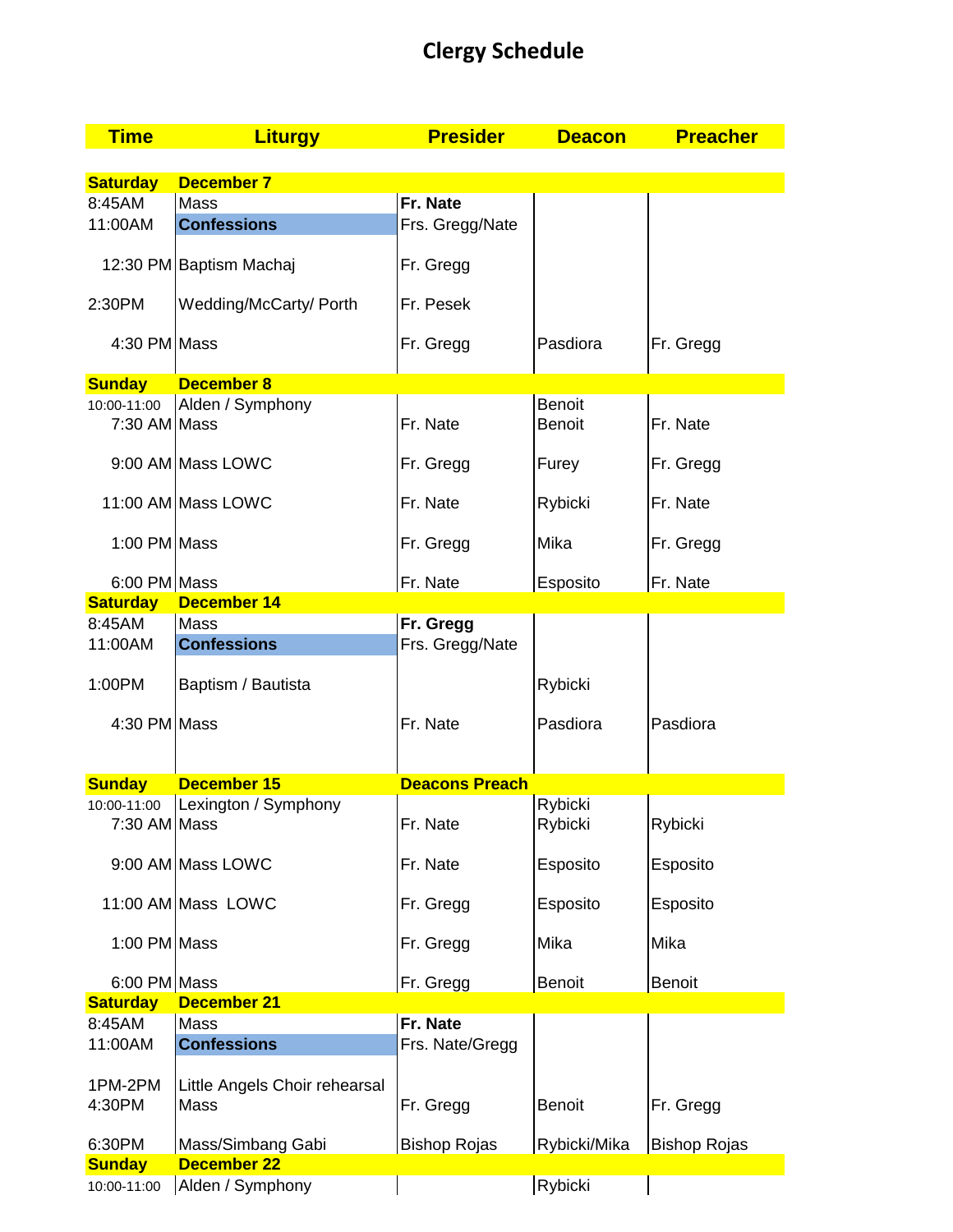## **Clergy Schedule**

| 7:30 AM Mass                                     |                                                                                                      | Fr. Gregg                                                                           | Rybicki                                        | Fr. Gregg                         |
|--------------------------------------------------|------------------------------------------------------------------------------------------------------|-------------------------------------------------------------------------------------|------------------------------------------------|-----------------------------------|
|                                                  | 9:00 AM Mass LOWC                                                                                    | Fr. Nate                                                                            | Pasdiora                                       | Fr. Nate                          |
|                                                  | 11:00 AM Mass LOWC                                                                                   | Fr. Nate                                                                            | Esposito                                       | Fr. Nate                          |
| 1:00 PM Mass                                     |                                                                                                      | Fr. Gregg                                                                           | Mika                                           | Fr. Gregg                         |
| 6:00 PM Mass                                     |                                                                                                      | Fr. Nate                                                                            | Rybicki                                        | Fr. Nate                          |
| <b>Tuesday</b>                                   | <b>December 24</b>                                                                                   | <b>Christmas Eve</b>                                                                |                                                | <b>Office Closed</b>              |
| 8:45AM<br>3:00PM<br>5:00PM<br>9:00PM<br>Midnight | <b>Mass</b><br>Mass<br><b>Mass</b><br>Mass /in Polish<br><b>Mass</b><br><b>Wednesday December 25</b> | Fr. Gregg<br>Fr. Nate<br>Fr. Nate<br>Fr. Gregg<br>Fr. Gregg<br><b>Christmas Day</b> | Rybicki<br>Pasdiora<br>Mika<br>Benoit/Esposito | Fr. Gregg<br><b>Office Closed</b> |
| 9:00AM                                           | <b>Mass</b>                                                                                          | Fr. Nate                                                                            | Esposito                                       | Fr. Nate                          |
| 11:00AM                                          | <b>Mass</b>                                                                                          | Fr. Gregg                                                                           | Pasdiora                                       | Fr. Gregg                         |
| 1:00PM                                           | Mass / in Polish                                                                                     | Fr. Gregg                                                                           | Mika                                           |                                   |
| <b>Saturday</b>                                  | <b>December 28</b>                                                                                   |                                                                                     |                                                |                                   |
| 8:45AM<br>11:00AM                                | <b>Mass</b><br><b>Confessions</b>                                                                    | Fr. Gregg<br>Frs.Nate/Gregg                                                         |                                                |                                   |
| 1:00PM                                           | Baptism / English                                                                                    |                                                                                     | Rybicki                                        |                                   |
|                                                  |                                                                                                      |                                                                                     |                                                |                                   |
| 4:30 PM Mass                                     |                                                                                                      | Fr. Nate                                                                            | Rybicki                                        | Fr. Nate                          |
| <b>Sunday</b>                                    | <b>December 29</b>                                                                                   | <b>Wine Blessing at All Sunday Masses</b>                                           |                                                |                                   |
|                                                  | 10:00-11:00   Lexington / Symphony                                                                   |                                                                                     | Pasdiora                                       |                                   |
| 7:30 AM Mass                                     |                                                                                                      | Fr. Nate                                                                            | Pasdiora                                       | Fr. Nate                          |
| 9:00 AM Mass                                     |                                                                                                      | Fr. Nate                                                                            | Esposito                                       | Fr. Nate                          |
| 11:00 AM Mass                                    |                                                                                                      | Fr. Gregg                                                                           | Mika                                           | Fr. Gregg                         |
| 1:00 PM Mass                                     |                                                                                                      | Fr. Gregg                                                                           | Mika                                           | Fr. Gregg                         |
|                                                  | 2:00 PM Baptism / Polish                                                                             | Fr. Gregg                                                                           |                                                |                                   |
|                                                  | 3:00 PM Baptism / English                                                                            |                                                                                     | <b>Benoit</b>                                  |                                   |
| 6:00 PM Mass                                     |                                                                                                      | Fr. Gregg                                                                           | <b>Benoit</b>                                  | Fr. Gregg                         |
| <b>Tuesday</b>                                   | <b>December 31</b>                                                                                   | <b>New Years Eve</b>                                                                |                                                | office closed                     |
| 8:45AM<br>4:00PM<br>6:00PM                       | Mass<br>Mass / English<br>Mass / Polish                                                              | Fr. Nate<br>Fr. Gregg<br>Fr. Gregg                                                  | Rybicki<br>Mika                                |                                   |
|                                                  | <b>WednesdayJanuary 1, 2020</b>                                                                      | <b>New Years Day</b>                                                                |                                                | <b>Office closed</b>              |
| 11:00AM<br>1:00PM                                | Mass<br>Mass in Polish                                                                               | Fr. Nate<br>Fr. Gregg                                                               | Pasdiora<br>Mika                               | Fr. Nate<br>Fr. Gregg             |